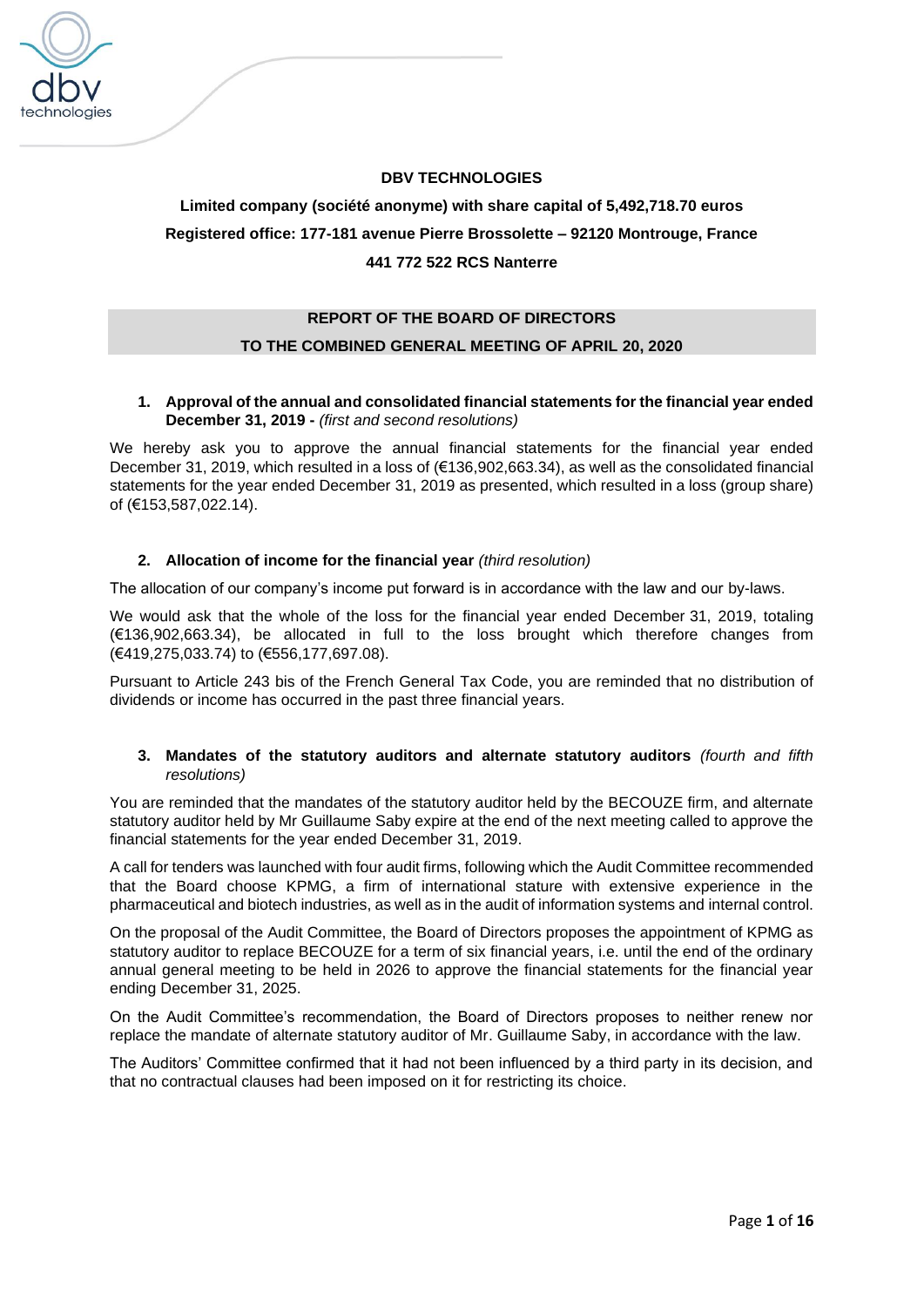

# **4. Mandates of Directors** *(sixth to twelfth resolutions)*

You are reminded that the mandates of the members of the Board of Directors of Ms Maïlys Ferrere and Ms Claire Giraut, and of Messrs Michel de Rosen, Daniel Tassé, Michael Goller, Torbjorn Bjerke, and Daniel Soland, expire at the end of the next General Meeting.

On the recommendation of the Appointments and Governance Committee, we recommend:

- the renewal of the directorial mandate, for a period of two years, to expire at the end of the General Meeting to be held in 2022 called to approve the financial statements for the previous financial year, of:
	- o Mr Michel de Rosen,
	- o Mr. Daniel Soland,
	- o Ms Claire Giraut,
- to renew for a period of three years, expiring at the end of the meeting held in 2023 to approve the financial statements for the previous financial year, subject to the adoption of the  $33<sup>rd</sup>$ Extraordinary Resolution of this meeting, or for two years, expiring at the end of the meeting held in 2022 called to approve the financial statements for the previous financial year, if the above-mentioned resolution is not approved, the directorial mandate of:
	- o Mr Daniel Tassé,
	- o Mr. Michael Goller,
	- o Ms Maïlys Ferrere,
- to renew for a period of one year, expiring at the end of the meeting held in 2021 to approve the financial statements for the previous financial year, subject to the adoption of the  $33<sup>rd</sup>$ Extraordinary Resolution of this meeting, or for two years, expiring at the end of the meeting held in 2022 called to approve the financial statements for the previous financial year, if the above-mentioned resolution is not approved, the directorial mandate of:
	- o Mr Torbjorn Bjerke

#### **Independence and parity**

We wish to make clear that the Board of Directors, on the advice of the Appointments and Governance Committee, considers that Ms Claire Giraut and Messrs Michel de Rosen, Torbjorn Bjerke, and Daniel Soland may be described as independent members in view of the criteria for independence set out in the Middlenext Code, which the company adopted as a benchmark in corporate governance. In this respect, please note that the latter have no significant business relations with the Group.

In addition, if you approve all of these proposed renewals:

- the Board would still be composed of 4 women out of 9 members, giving a gender parity rate of 44.44%, which complies with the legal rules,
- the Board would be composed of 5 independent members, in accordance with the recommendations of the Middlenext Code.

#### **Expertise, experience, competence**

Information concerning the expertise and experience of the candidates is detailed in the Universal Registration Document 2019 paragraph 4.1.2.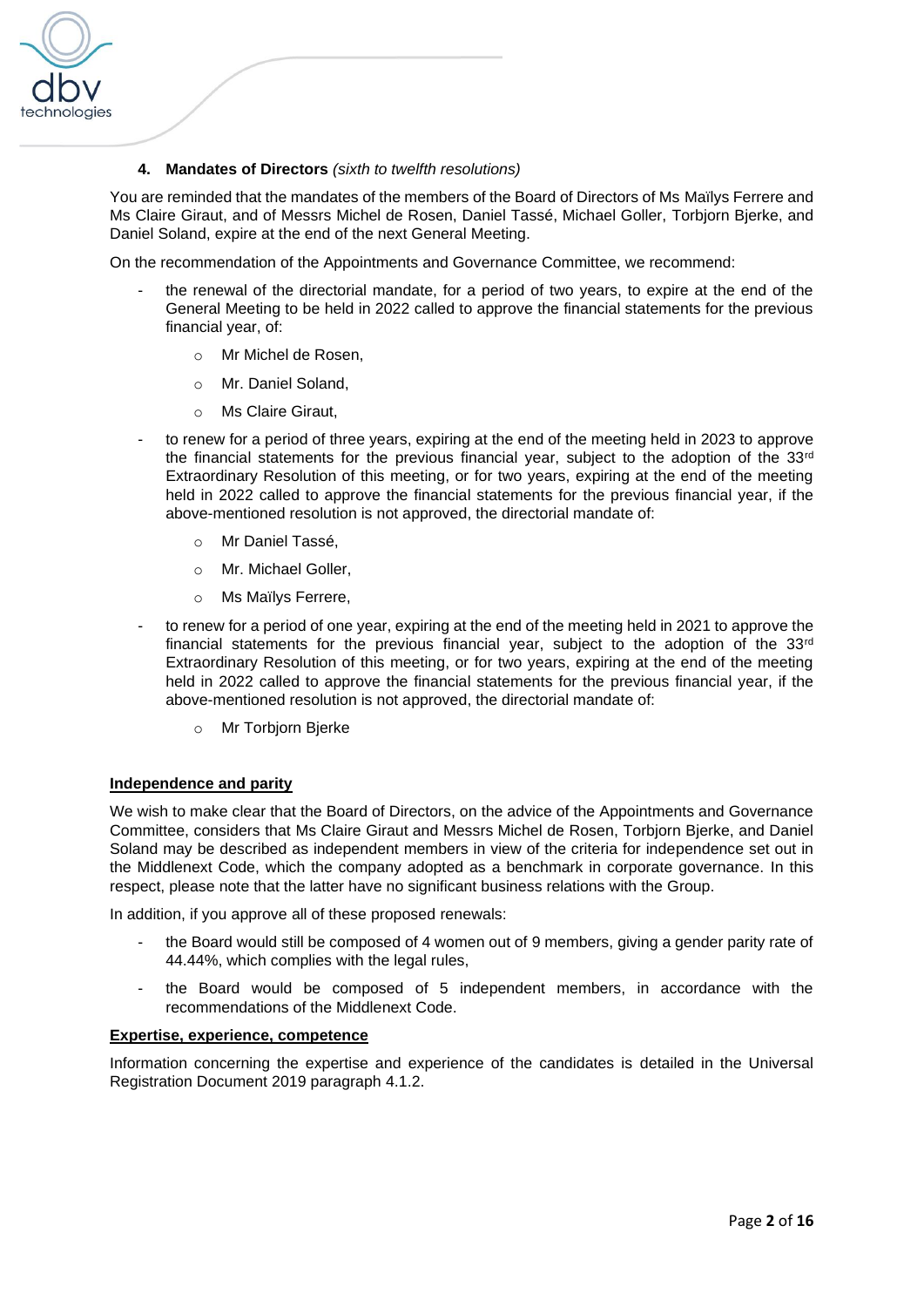

**5. Compensation policy of the Chairman of the Board of Directors and Directors** *(Thirteenth resolution)*

In accordance with the provisions of Article L.225-37-2 of the French Commercial Code, would you please approve the compensation policy of the Chairman of the Board of Directors and that of the Directors presented in the corporate governance report included in the Universal Registration Document 2019, in paragraph 4.1.3.1.

**6. Compensation policy of the CEO and/or any other executive officer of the company**  *(Fourteenth resolution)*

In accordance with the provisions of Article L.225-37-2 of the French Commercial Code, would you please approve the compensation policy of the CEO and/or any other executive officer, presented in the corporate governance report incorporated in the Universal Registration Document 2019, in paragraph 4.1.3.1.

**7. Approval of information referred to in Article L.225-37-3 of the French Commercial Code**  *(Fifteenth resolution)*

In accordance with the provisions of Article L.225-100 II of the French Commercial Code, would you please approve the information referred to in point I of Article L.225-37-3 of the French Commercial Code referred to in the corporate governance report, included in the Universal Registration Document 2019, in paragraph 4.1.3.4.

**8. Approval of fixed, variable and exceptional items comprising the total compensation and benefits of any kind paid during the previous financial year or awarded for said financial year to the executive directors** *(Sixteenth to Twentieth resolutions)*

In accordance with the provisions of Article L.225-100 III of the French Commercial Code, would you please approve the fixed, variable and exceptional elements comprising the total compensation and benefits of any kind paid during the previous financial year, or awarded for said financial year to:

- **Mr Pierre-Henri Benhamou**, Chairman of the Board of Directors until March 4, 2019 *(Sixteenth resolution)*:

| Elements of compensation paid or | Amounts or accounting value to be    | <b>Introduction</b>                     |
|----------------------------------|--------------------------------------|-----------------------------------------|
| assigned for FY 2019             | put to the vote                      |                                         |
| Fixed compensation               | €38.690                              | Fixed compensation in respect of his    |
|                                  | (paid in 2019)                       | duties as Chairman of the Board until   |
|                                  |                                      | March 4, 2019 (including $£12,500$      |
|                                  | 26 190 € (amount attributed for the  | paid in January 2019, in respect of his |
|                                  | fiscal year 2019)                    | duties as Chairman of the Board from    |
|                                  |                                      | November 30 to December 31, 2018)       |
|                                  | No amount has been attributed for FY | Given the withdrawal of the BLA from    |
| Annual variable compensation     | 2019 or paid in 2019 for FY 2018     | the FDA, no variable compensation       |
|                                  |                                      | was paid to the executive officers for  |
|                                  |                                      | 2018.                                   |
| Extraordinary compensation       | €21,774                              | This exceptional compensation was       |
|                                  | (amount paid after approval of the   | granted in connection with the          |
|                                  | 2019 general meeting)                | fundraising carried out by the          |
|                                  | No amount has been attributed for FY | Company in March 2018.                  |
|                                  | 2019                                 |                                         |
| Free share allocation            | None                                 |                                         |
| Stock option allocation          | None                                 |                                         |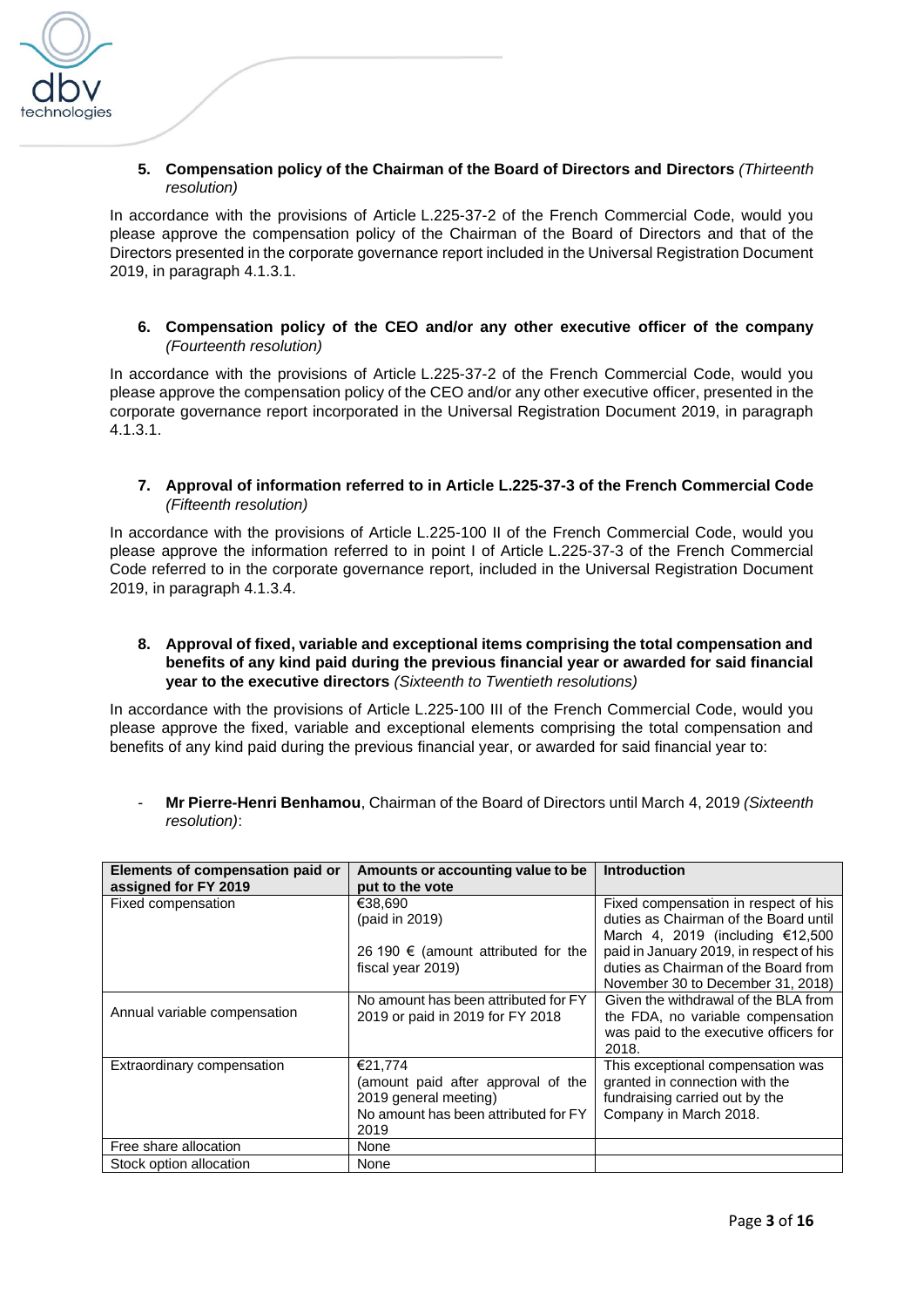

| Elements of compensation due to the   None |  |
|--------------------------------------------|--|
| termination or change of duties,           |  |
| pension commitments<br>and<br>non-         |  |
| competition clauses                        |  |

- **Mr Michel de Rosen**, Chairman of the Board of Directors since March 4, 2019 *(seventeenth resolution)*:

| Elements of compensation paid or<br>assigned for FY 2019  | Amounts or accounting value to be<br>put to the vote                                 | <b>Introduction</b>                                                                                                                                                                                                                                                                                        |
|-----------------------------------------------------------|--------------------------------------------------------------------------------------|------------------------------------------------------------------------------------------------------------------------------------------------------------------------------------------------------------------------------------------------------------------------------------------------------------|
| Fixed compensation                                        | €125,000                                                                             | Fixed compensation for the position                                                                                                                                                                                                                                                                        |
|                                                           | (amount attributed in respect of FY                                                  | of Chairman of the Board since March<br>4, 2019                                                                                                                                                                                                                                                            |
|                                                           | 2019 and paid during the same year)<br>None                                          |                                                                                                                                                                                                                                                                                                            |
| Annual variable compensation                              |                                                                                      |                                                                                                                                                                                                                                                                                                            |
|                                                           |                                                                                      |                                                                                                                                                                                                                                                                                                            |
|                                                           |                                                                                      |                                                                                                                                                                                                                                                                                                            |
|                                                           |                                                                                      |                                                                                                                                                                                                                                                                                                            |
| Extraordinary compensation                                | None                                                                                 |                                                                                                                                                                                                                                                                                                            |
| Free share allocation                                     | None                                                                                 |                                                                                                                                                                                                                                                                                                            |
| Stock option allocation                                   | None                                                                                 |                                                                                                                                                                                                                                                                                                            |
| Board Member compensation                                 | €48,750 paid in 2019 in respect of FY<br>2018, and €16,890 attributed for FY<br>2019 | Fixed remuneration in respect of the<br>director's term of office including<br>remuneration of €48,750 paid in 2019<br>in respect of the performance of his<br>duties as director in 2018 and<br>€16,890 allocated in 2019 in respect<br>of the performance of his duties as<br>director for the same year |
| Elements of compensation due to the                       | None                                                                                 |                                                                                                                                                                                                                                                                                                            |
| termination or change of duties,                          |                                                                                      |                                                                                                                                                                                                                                                                                                            |
| pension commitments<br>and<br>non-<br>competition clauses |                                                                                      |                                                                                                                                                                                                                                                                                                            |
|                                                           |                                                                                      |                                                                                                                                                                                                                                                                                                            |

# - **Mr Daniel Tassé,** Chief Executive Officer *(Eighteenth resolution)*:

| Elements of compensation paid or | Amounts or accounting value to be    | <b>Introduction</b>                    |
|----------------------------------|--------------------------------------|----------------------------------------|
| assigned for FY 2019             | put to the vote                      |                                        |
| Fixed compensation               | €536,487                             | Fixed compensation for the position    |
|                                  | (amount attributed in respect of FY  | of Chief Executive Officer for 2019    |
|                                  | 2019 and paid during the same year)  | corresponding to USD 600,000.          |
|                                  |                                      |                                        |
|                                  | €694.321                             | At its meeting, on January 7, 2020,    |
| Annual variable compensation     | (amount to be paid after approval of | the Board of Directors noted that the  |
|                                  | the general meeting 2020)            | Chief Executive Officer had achieved   |
|                                  |                                      | 130% of his objectives, equivalent to  |
|                                  | No amount was paid in fiscal year    | variable compensation of USD           |
|                                  | 2019 in respect of fiscal year 2018. | 780,000. The objectives of the         |
|                                  |                                      | variable compensation were set by      |
|                                  |                                      | the Board of Directors on February 8,  |
|                                  |                                      | linked to<br>2019<br>and<br>are<br>the |
|                                  |                                      | achievement of qualitative and         |
|                                  |                                      | quantitative objectives related in     |
|                                  |                                      | particular to the acceptance of the    |
|                                  |                                      | registration of Viaskin Peanut's BLA   |
|                                  |                                      | before the FDA, as well as to the      |
|                                  |                                      | progress of R&D programs, the          |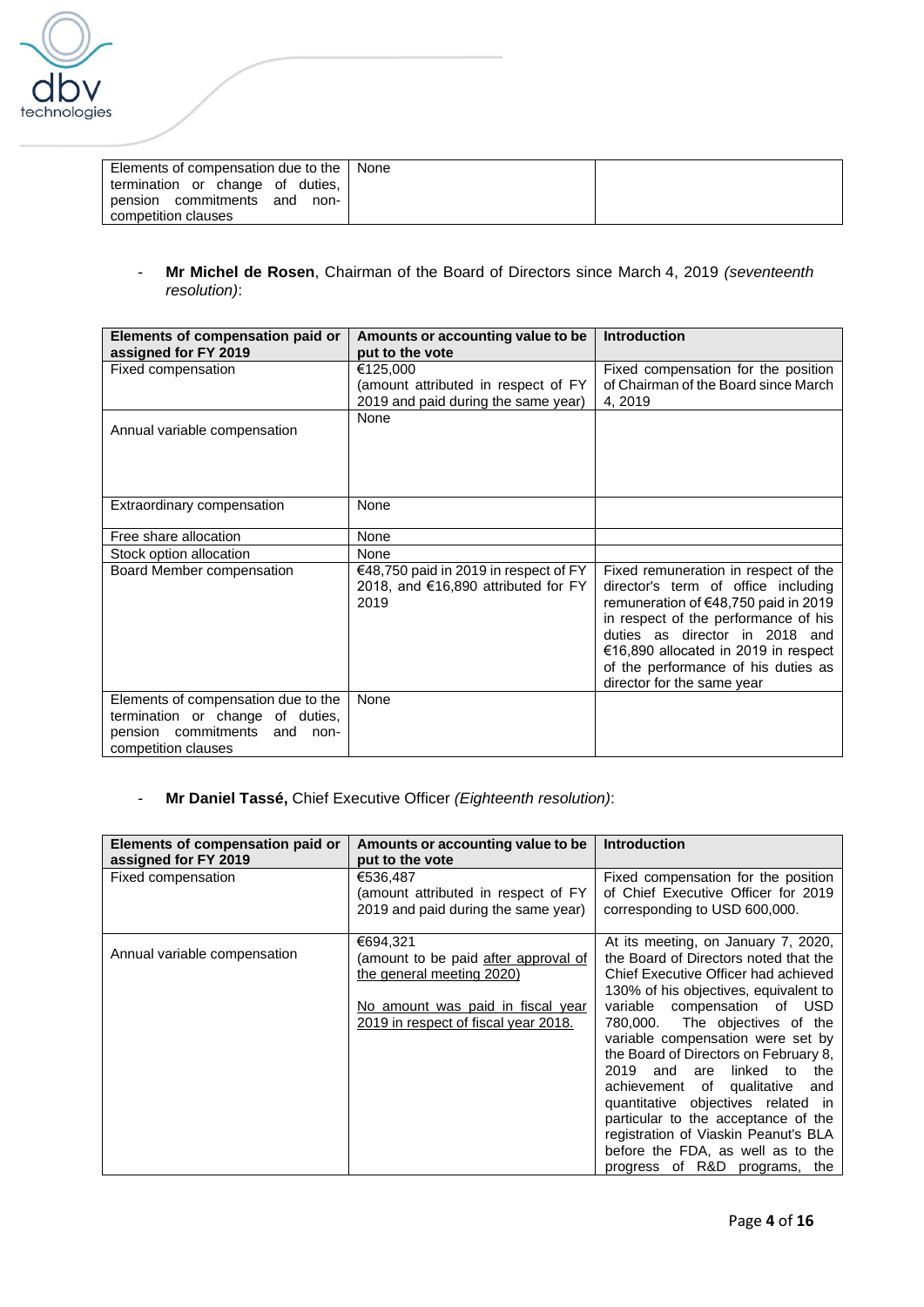

|                                                                                                                                      |                                           | search for financing and geographic<br>diversification.                                                                                                                                                                                             |
|--------------------------------------------------------------------------------------------------------------------------------------|-------------------------------------------|-----------------------------------------------------------------------------------------------------------------------------------------------------------------------------------------------------------------------------------------------------|
|                                                                                                                                      |                                           | (See § 4.1.3.4.2 of the 2019<br>Universal Registration Document).                                                                                                                                                                                   |
| Extraordinary compensation                                                                                                           | None                                      |                                                                                                                                                                                                                                                     |
| Free share allocation                                                                                                                | None                                      |                                                                                                                                                                                                                                                     |
| Stock option allocation                                                                                                              | Options: €1,512,149<br>(accounting value) | Allocation on May 24, 2019 by the<br>Board of Directors, on the basis of<br>the authorization granted by the<br>General Meeting of May 24, 2019 in<br>its 28th resolution, of 150,000 stock<br>options. exercisable at the price of<br>16.99 euros. |
|                                                                                                                                      |                                           | The stock options will be definitively<br>granted:                                                                                                                                                                                                  |
|                                                                                                                                      |                                           | • after a period of 12 months from<br>05/24/2019, up to 25%,                                                                                                                                                                                        |
|                                                                                                                                      |                                           | • at the end of this period, up to<br>12.5% at the end of each 6-month<br>period.                                                                                                                                                                   |
|                                                                                                                                      |                                           | They will be exercisable as of their<br>definitive attribution and until May<br>24, 2029 subject to the conditions<br>detailed below:                                                                                                               |
|                                                                                                                                      |                                           | The exercise of the options is subject<br>to the fulfillment of the following<br>performance condition: marketing<br>authorization of Viaskin Peanut by the<br>US Food and Drug Administration<br>(U.S. FDA).                                       |
| Other compensation                                                                                                                   | €29,313                                   | In accordance with the compensation<br>policy approved by the Shareholders'<br>Meeting of May 24, 2019, the Chief<br>Executive Officer<br>received<br>tax<br>equalization in respect of his status<br>as a US resident.                             |
| Elements of compensation due to the<br>termination or change of duties,<br>pension commitments<br>and<br>non-<br>competition clauses | No amount is subject to the vote          | The detailed<br>description of<br>this<br>commitment<br>contained<br>is<br>in.<br>paragraph 4.1.3.4.8 of the 2019<br>Universal Registration Document.                                                                                               |

# - **Monsieur David Schilansky**, Deputy CEO until August 31, 2019 *(Nineteenth resolution):*

| Elements of compensation paid or<br>assigned for FY 2019 | Amounts or accounting value to be<br>put to the vote                                                                                                               | <b>Introduction</b>                                        |
|----------------------------------------------------------|--------------------------------------------------------------------------------------------------------------------------------------------------------------------|------------------------------------------------------------|
| Fixed compensation                                       | €34,790 as Deputy Chief Executive   Fixed compensation for the position<br>Officer<br>(amount attributed in respect of FY )<br>2019 and paid during the same year) | of Deputy Chief Executive Officer<br>until August 31, 2019 |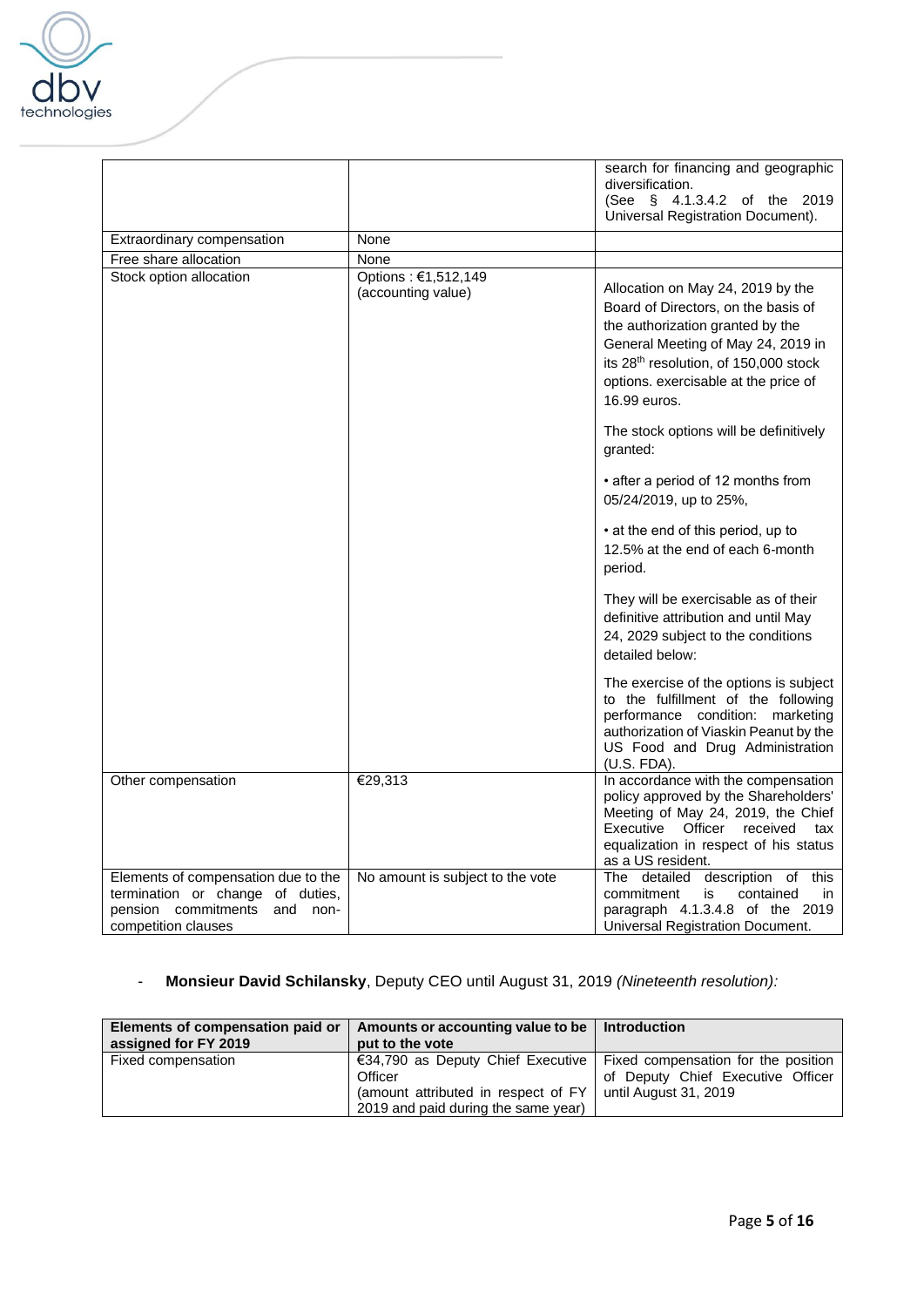

| Annual variable compensation                                                                                                      | No amount has been attributed for FY<br>2019 or paid in 2019 for FY 2018 | Given the withdrawal of the BLA from<br>the FDA, no variable compensation<br>was paid to the executive officers for<br>2018. |
|-----------------------------------------------------------------------------------------------------------------------------------|--------------------------------------------------------------------------|------------------------------------------------------------------------------------------------------------------------------|
| Extraordinary compensation                                                                                                        | None                                                                     |                                                                                                                              |
| Free share allocation                                                                                                             | None                                                                     |                                                                                                                              |
| Stock option allocation                                                                                                           | None                                                                     |                                                                                                                              |
| Elements of compensation due to the<br>termination or change of duties,<br>pension commitments and<br>non-<br>competition clauses | None                                                                     |                                                                                                                              |

# - **Mr Laurent Martin**, Deputy CEO until January 8, 2020 *(Twentieth resolution):*

| Elements of compensation paid or<br>assigned for FY 2019                                                                             | Amounts or accounting value to be<br>put to the vote                                                                       | <b>Introduction</b>                                                                                                          |
|--------------------------------------------------------------------------------------------------------------------------------------|----------------------------------------------------------------------------------------------------------------------------|------------------------------------------------------------------------------------------------------------------------------|
| Fixed compensation                                                                                                                   | €58,056 as Deputy Chief Executive<br>Officer<br>(amount attributed in respect of FY<br>2019 and paid during the same year) | Fixed compensation for the position<br>of Deputy Chief Executive Officer<br>during FY 2019                                   |
| Annual variable compensation                                                                                                         | No amount has been attributed for FY<br>2019 or paid in 2019 for FY 2018                                                   | Given the withdrawal of the BLA from<br>the FDA, no variable compensation<br>was paid to the executive officers for<br>2018. |
| Extraordinary compensation                                                                                                           | None                                                                                                                       |                                                                                                                              |
| Free share allocation                                                                                                                | None                                                                                                                       |                                                                                                                              |
| Stock option allocation                                                                                                              | None                                                                                                                       |                                                                                                                              |
| Elements of compensation due to the<br>termination or change of duties,<br>pension commitments<br>and<br>non-<br>competition clauses | None                                                                                                                       |                                                                                                                              |

#### **9. Proposed renewal of the authorization to implement the share buyback program** *(Twentyfirst resolution)*

In line with the terms of the twenty-first resolution, we would ask that you grant the Board of Directors, for a period of eighteen months, the necessary powers to buy back, on one or more occasions and at the times of its choosing, company shares up to the limit of 5% of the number of shares comprising the share capital, adjusted, if necessary, to take into account any increases or reductions in capital transactions having taken place during the course of the program.

This authorization would cancel the authorization granted to the Board of Directors by the General Meeting of May 24, 2019 in its sixteenth ordinary resolution.

Purchases could be made with a view to:

supporting the secondary market or the liquidity for DBV TECHNOLOGIES shares through a liquidity agreement with an investment service provider, in accordance with the standard practice accepted by the regulations, it being specified that in this context, the number of shares taken into account for calculating the aforementioned limit corresponds to the number of shares purchased, after deduction of the number of shares resold;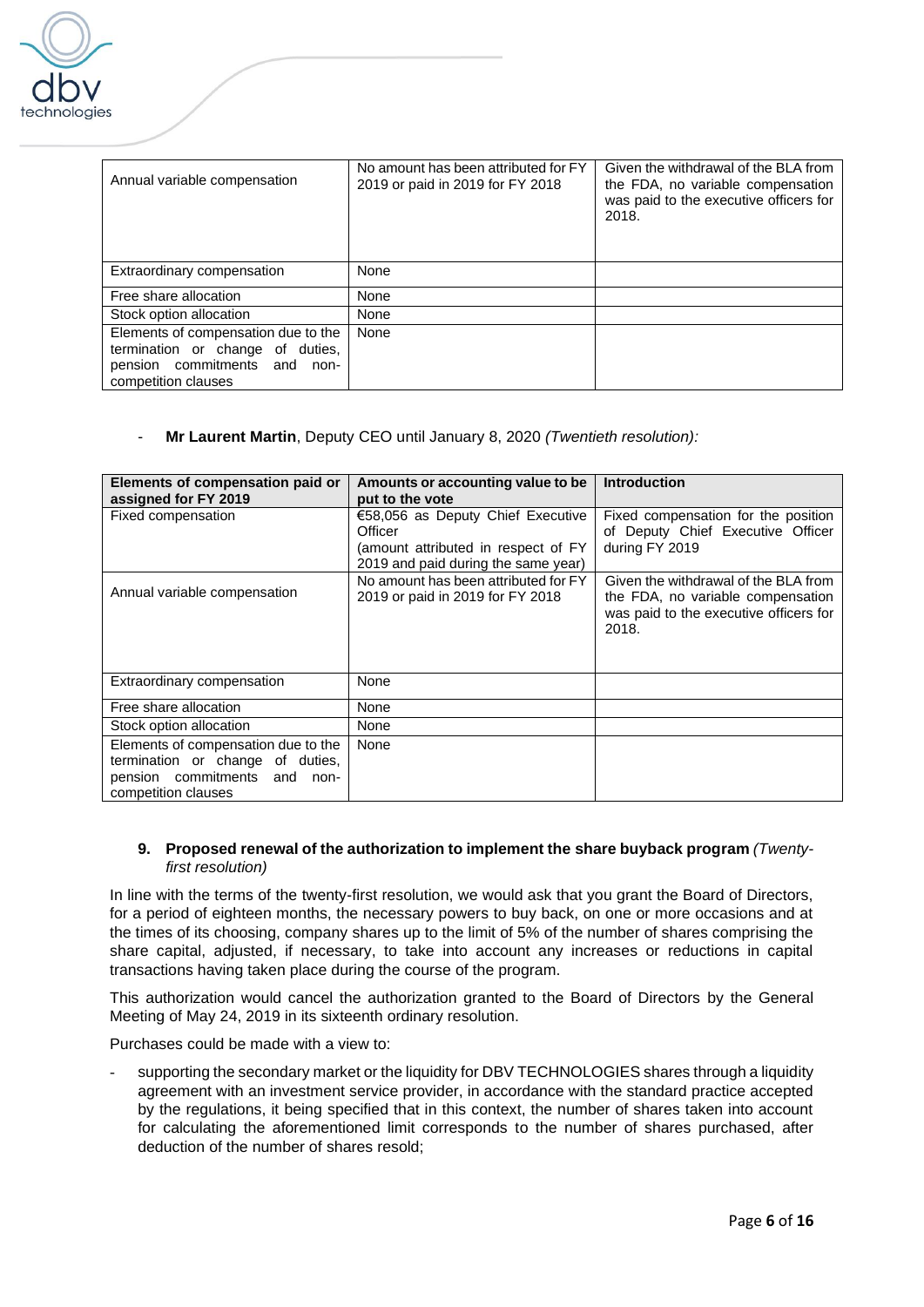

- hold the purchased shares and ultimately return them for future exchange or as payment under external growth transactions;
- provide coverage to meet obligations arising from stock option plans and/or free share allocation plans (or similar plans) for the group's employees and/or corporate officers, as well as all share allocations arising under company or group employee savings plans (or similar plans), employee profit-sharing plans and/or any other form of share allocation arrangement for the group's employees and/or corporate officers;
- hedge the securities giving access to the company's shares, pursuant to current regulations;
- where applicable, cancelling the shares acquired, subject to the authorization granted by the General Meeting of May 24, 2019 in its seventeenth extraordinary resolution.

These share purchases may be enacted by any means whatsoever, including through the purchase of share blocks, at the time of the Board of Directors' choosing.

The company does not intend to use options or derivatives.

We would ask that the maximum purchase price be set at €100 per share and the maximum amount of the transaction at €150,000,000.

The Board of Directors would thus have the powers necessary to carry out these transactions, set the terms and methods thereof, finalize all agreements and complete all formalities.

#### **10. Financial authorizations**

The Board of Directors wishes to have the necessary authorizations, where deemed appropriate, to carry out all issues that may be necessary in connection with the development of the company's activities.

For this reason, please renew the financial authorizations that are coming to an end.

In addition, the authorization for a capital increase in favor of the classes of person conferred by the General Meeting of May 24, 2019 in its 22nd extraordinary resolution was used in October 2019 for a par value of €1,085,273.30, and the authorization for a capital increase without pre-emptive rights by public offer conferred by the General Meeting of May 24, 2019 in its 19<sup>th</sup> extraordinary resolution was used in January 2020 for a par value of €750,000.00. As these are allocated to a global maximum amount with the capital increase authorizations by private investment with a view to remunerating contributions in kind, their renewal in advance is advised, given the residual amount of the corresponding maximum amounts.

As regards the status of the authorizations in progress, the table of authorizations in progress granted by the General Meeting to the Board of Directors and the status of their use can be found in the Universal Registration Document 2019, paragraph 4.2.2.6.

#### **10.1 Delegation of powers with a view to increasing the share capital by capitalization of reserves, profits and/or premiums** *(Twenty-second resolution)*

The delegation of this type of powers expires this year and has not been used.

We hereby ask you to grant the Board of Directors the power to carry out a capital increase by capitalization of reserves, profits, premiums or other sums, accumulation of which would be allowed, into the capital for a further period of 26 months, by issuing and allocating bonus shares or by increasing the par value of the existing ordinary shares, or by a combination of these two methods.

The par value of the capital increase resulting from these powers may not exceed 50% of the share capital on the date of decision taken by the Board of Directors to increase capital, taking into account the par value of the capital increase required to preserve, in accordance with the law and, where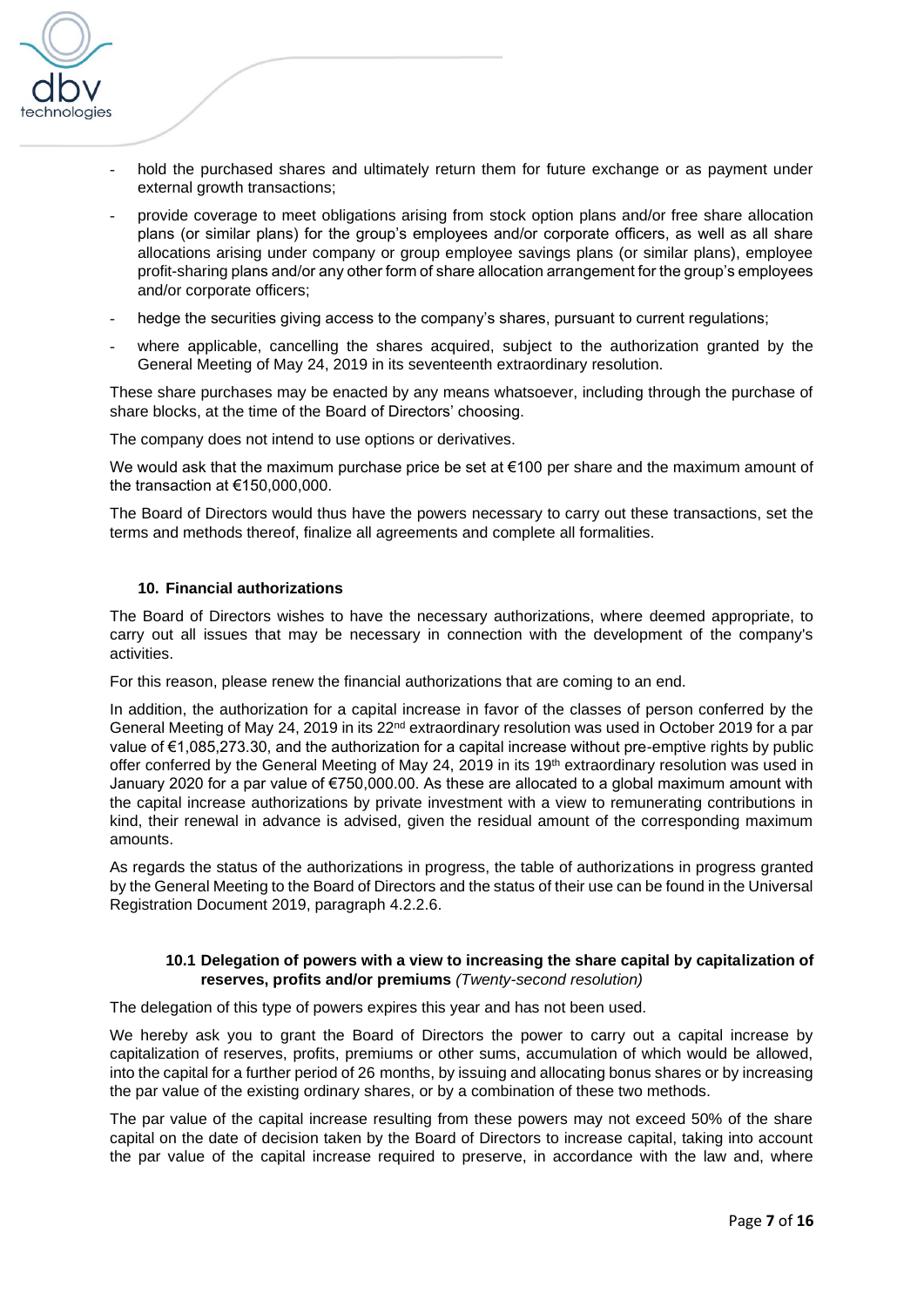

applicable, the contractual stipulations providing for other such methods, the rights of the holders of rights or transferable securities granting access to the company's capital.

This maximum amount would be separate from all maximum amounts set by the other resolutions of this Meeting.

This delegation, for the part not used, if applicable, would supersede any and all relevant prior delegations.

# **10.2 Delegations of powers with a view to issuing ordinary shares and/or transferable securities without pre-emptive rights**

You are asked to renew the delegations of powers to implement capital increases by cash contribution without pre-emptive rights.

The purpose of these delegations is to give the Board of Directors all powers to conduct, at the time of its choosing and for a period of 26 months (with the exception of the capital increase delegation without pre-emptive rights in favor of categories of persons, whose term is 18 months), to issue:

- ordinary shares;
- and/or ordinary shares giving access to the allocation of ordinary shares or debt securities;
- and/or securities giving access to ordinary shares to be issued.

Pursuant to Article L. 228-93 of the French Commercial Code, the transferable securities to be issued may give rights to ordinary shares of any and all companies that directly or indirectly own over half of their capital or of which the company directly or indirectly owns over half of the capital.

# **10.2.1 Delegation of powers to issue ordinary shares giving, if applicable, access to ordinary shares or the allocation of debt securities and/or transferable securities giving access to ordinary shares, without pre-emptive rights, by means of a public offer (excluding the offers referred to in point 1 of Article L.411-2 of the French Monetary and Financial Code) and/or in consideration of securities pursuant to a public exchange offer** *(twenty-third resolution)*

Under this delegation, issues would be by public offer (excluding the offers referred to in point 1 of Article L.411-2 of the French Monetary and Financial Code) and/or in consideration of securities as part of a public exchange offer.

The pre-emptive right of shareholders to ordinary shares and/or to transferable securities giving access to capital would be removed, with the option to grant shareholders investment priority at the Board of Directors' discretion.

The total par value of the ordinary shares that may be issued subject to this delegation may not exceed 30% of the capital existing on the date of the Resolution passed by the Board of Directors to increase the share capital.

To this maximum amount would be added, as necessary, the par value of the capital increase necessary to preserve the rights of the holders of rights or transferable securities giving access to the Company's capital, pursuant to the law, and where applicable, the contractual stipulations providing for other forms of preservation.

This maximum amount counts towards the overall limit of the maximum par value of shares that may be issued as envisaged in the [29<sup>th</sup>] Resolution of this Meeting.

The sum due or to be due to the company for each of the ordinary shares issued under this delegation of powers would be determined in line with the applicable legal and regulatory provisions at the time when the Board of Directors exercises the authorization, having taken into account, in the event that autonomous stock warrants are issued, the issue price of the said warrants. To this end, Article R.225-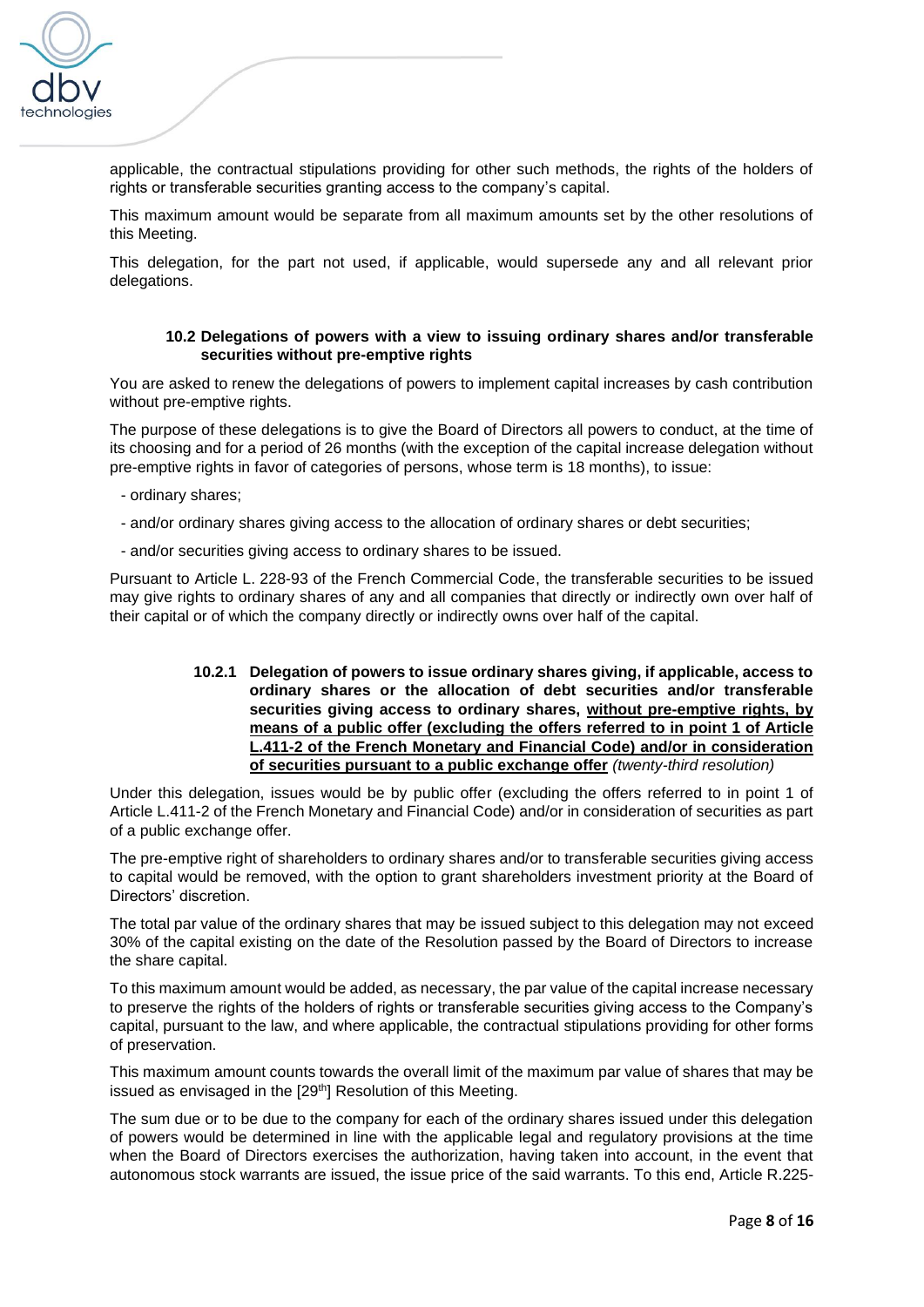

119 of the French Commercial Code with regard to the issues referred to in point 1 of Article L.225-136 of the French Commercial Code, provides that the price is at least equal to the weighted average of the prices of the last three trading sessions preceding the start of the offer, potentially reduced by a maximum discount of 10%.

In the event securities are issued in consideration of securities contributed under a public exchange offer, the Board of Directors would have, within the limits set out above, the powers needed to set the list of securities for exchange, set the issue conditions, the share-for-share basis, and, if applicable, the amount of the equalization payment in cash, and to set the terms of issue.

If subscriptions have not absorbed the entire issue, the Board of Directors may use the following options:

- **-** limit the amount of the issue to the amount of subscriptions, if applicable within the limits established by the regulation;
- **-** freely allocate all or part of the non-subscribed shares.

This delegation, for the part not used, if applicable, would supersede any and all relevant prior delegations.

# **10.2.2 Delegation of powers to issue ordinary shares giving, if applicable, access to ordinary shares or the allocation of debt securities and/or transferable securities giving access to ordinary shares without pre-emptive rights, by means of an offer in accordance with point 1 of Article L.411-2 of the French Monetary and Financial Code (private placement)** *(twenty-fourth resolution)*

Under this delegation, issues would be carried out by way of an offer referred to in point 1 of Article L.411-2 of the French Monetary and Financial Code.

The pre-emptive right of shareholders to the ordinary shares and/or to transferable securities giving access to the capital would be removed.

The total par value of the ordinary shares that may be issued may not exceed 20% of the capital existing on the date of the resolution passed by the Board of Directors to increase the share capital.

To this maximum amount would be added, as necessary, the par value of the capital increase necessary to preserve the rights of the holders of rights or transferable securities giving access to the Company's capital, pursuant to the law, and where applicable, the contractual stipulations providing for other forms of preservation.

This maximum amount counts towards the overall limit of the maximum par value of shares that may be issued as envisaged in the [29<sup>th</sup>] Resolution of this Meeting.

The sum due or to be due to the company for each of the ordinary shares issued under this delegation of powers would be determined in line with the applicable legal and regulatory provisions at the time when the Board of Directors exercises the authorization, having taken into account, in the event that autonomous stock warrants are issued, the issue price of the said warrants. To this end, Article R.225- 119 of the French Commercial Code with regard to the issues referred to at point 1 of Article L.225-136 of the French Commercial Code, provides that the price is at least equal to the weighted average of the prices of the last three trading sessions preceding the start of the offer, potentially reduced by a maximum discount of 10%.

If subscriptions have not absorbed the entire issue, the Board of Directors may use the following options:

- **-** limit the amount of the issue to the amount of subscriptions, if applicable, within the limits established by the regulation;
- **-** freely allocate all or part of the non-subscribed shares.

This delegation, for the part not used, if applicable, would supersede any and all relevant prior delegations.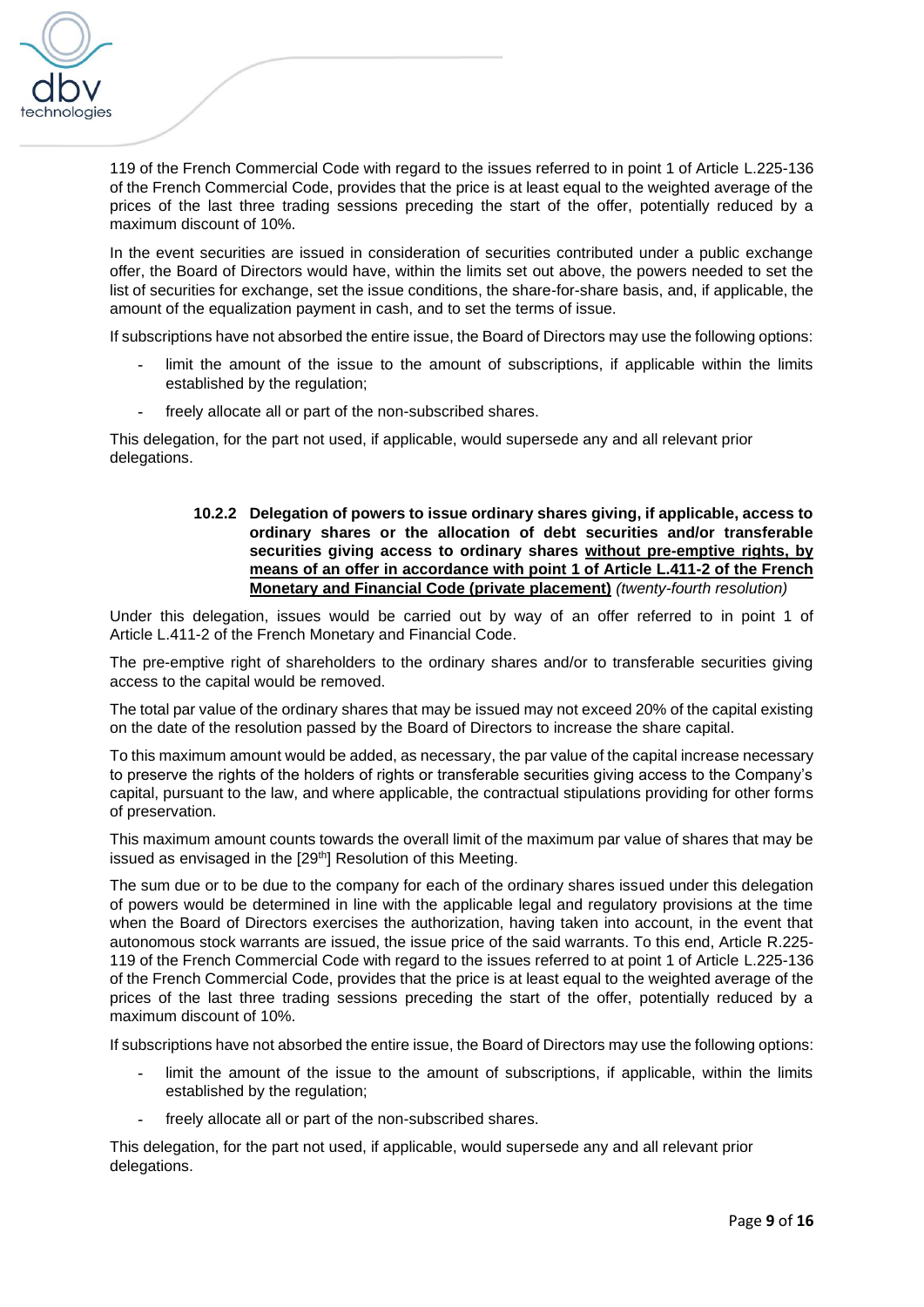

# **10.2.3 Authorization, in the event of issue without pre-emptive rights, to set, within a limit of 10% of the capital per year, the issue price according to the terms set by the General Meeting,** *(twenty-fifth resolution)*.

In accordance with the provisions of Article L.225-136-1, paragraph 2 of the French Commercial Code, would you please authorize the Board of Directors, which decides on the issue of ordinary shares or transferable securities giving access to capital, without pre-emptive right by public offer (excluding the offers referred to in point 1 of Article L.411-2 of the French Monetary and Financial Code) and/or an offer referred to in point 1II of Article L.411-2 of the French Monetary and Financial Code (private investment) *(Twenty-third and twenty-fourth* resolutions), subject to the provisions of Article L.225-136- 1 paragraph 1 of the French Commercial Code, to deviate, within the limit of 10% of the share capital per annum, from the price-setting conditions scheduled in accordance with the above-mentioned terms and to set the issue price of the equivalent capital securities to be issued in accordance with the following procedures:

*The issue price of the equivalent equity securities to be issued immediately or at a later date may not be lower than either of the following, at the Board of Directors' discretion:* 

- either the weighted average trading price of the company's share on the trading day prior to *the start of the offer, with a maximum discount of up to 15%,*
- *or the average of 5 consecutive share-trading prices selected from the last 30 trading days prior to the start of the offer, with a maximum discount of up to 15%.*

This price derogation rule may give the Board some flexibility when determining the amount of discount, based on the transaction and the market situation, and the average of the benchmark prices.

### **10.2.4 Delegation of powers with a view to issuing ordinary shares giving access, where applicable, to ordinary shares or the allocation of debt securities and/or securities giving access to ordinary shares, without pre-emptive rights, for the benefit of categories of persons meeting certain characteristics** *(twenty-sixth resolution)*

Under this delegation, issues would be made in favor of categories of persons, specifically in line with the provisions of Articles L.225-129-2, L.225-138 and L.228-92 of the French Commercial Code.

The validity period for this delegation shall be set at 18 months, as of the date of this meeting.

The maximum total par value of the capital increases that may be made subject to this delegation may not exceed 30% of the share capital existing on the date of the decision by the Board of Directors to increase the share capital.

To this maximum amount would be added, as necessary, the par value of the capital increase necessary to preserve the rights of the holders of rights or transferable securities giving access to the Company's capital, pursuant to the law, and where applicable, the contractual stipulations providing for other forms of preservation.

This maximum amount counts towards the overall limit of the maximum par value of shares that may be issued as envisaged in the [29<sup>th</sup>] Resolution of this Meeting.

In accordance with the provisions of Article L.225-138 of the French Commercial Code, the issue price of ordinary shares which may be issued under the scope of this delegation of authority would be fixed by the Board of Directors and should be at least equal to:

- either the weighted average trading price of the company's share on the trading day prior to the start of the offer, with a maximum discount of up to 15%,
- or the average of 5 consecutive share trading prices selected from the last 30 trading days prior to the start of the offer, with a maximum discount of up to 15%.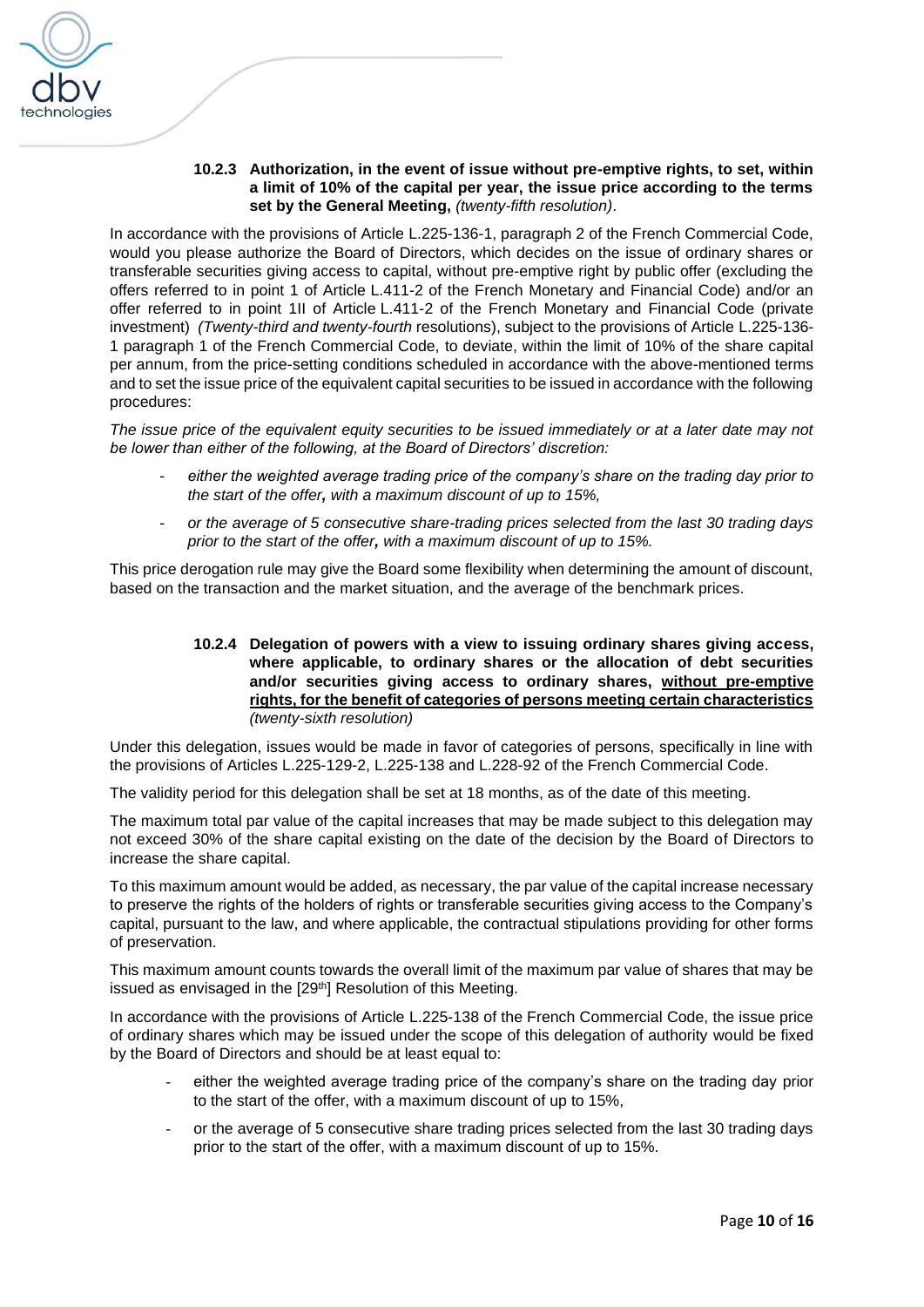

The pre-emptive rights for the subscription by shareholders of ordinary shares and other securities giving access to the capital to be issued in accordance with Article L. 228-91 of the French Commercial Code, would be canceled, to the benefit of the following categories of persons:

- i. natural persons or legal entities, including companies, trusts, investment funds or other investment vehicles, of any form, established under French or foreign law, investing habitually in the pharmaceutical, biotechnology or medical technology sectors; and/or
- ii. (ii) companies, institutions or entities of any form, French or foreign, going about a significant portion of their business in the sectors referred to in (i); and/or
- iii. French or foreign investment service providers or any foreign establishment with a similar status, able to guarantee completion of an offering intended to be invested with the persons specified under point (i) and/or (ii) above and, within this scope, to subscribe to the securities issued.

If subscriptions have not absorbed the entire issue, the Board of Directors may use the following options:

- limit the amount of the issue to the amount of subscriptions, if applicable within the limits established by the regulation;
- freely allocate all or part of the non-subscribed shares amongst the categories of persons selected.

The Board of Directors would thus have all powers to implement this delegation and would report back at the next General Shareholders' Meeting, in compliance with the law and the regulation, on the use of this delegation granted under this resolution.

This delegation, for the part not used, if applicable, would supersede any and all relevant prior delegations.

# **10.2.5 Authorization to increase the total amount of issues** *(Twenty-seventh resolution)*

In connection with the delegations without the aforementioned pre-emptive right (*twenty-third, twentyfourth and twenty-sixth* resolutions*)*, to confer on the Board of Directors the option of increasing, under the conditions set out in Articles L.225-135-1 and R.225-118 of the French Commercial Code, and within the limits set by the General Meeting, the number of securities provided for in the initial issue.

As such, the number of securities may be increased within 30 days of the end of the subscription, up to a limit of 15% of the initial issue, and at the same price as the initial issue, within the limits of the maximum amounts set by the General Meeting.

# **10.3 Delegation to increase the share capital with a view to remunerating contributions in kind of securities or transferable securities** *(Twenty-eighth resolution)*

To facilitate external growth, we would ask you to grant the Board of Directors a delegation to increase the share capital by issuing ordinary shares or transferable securities giving access to capital with a view to remunerating any contributions in kind granted to the company consisting of capital securities or transferable securities giving access to the capital.

These powers would be granted for a period of 26 months.

The total par value of the ordinary shares that may be issued pursuant to these powers may not exceed [10]% of the share capital, not taking into account the par value of the capital increase required to preserve, in accordance with the law and, where applicable, the contractual stipulations providing for other such methods, the rights of the holders of rights or transferable securities granting access to the company's capital.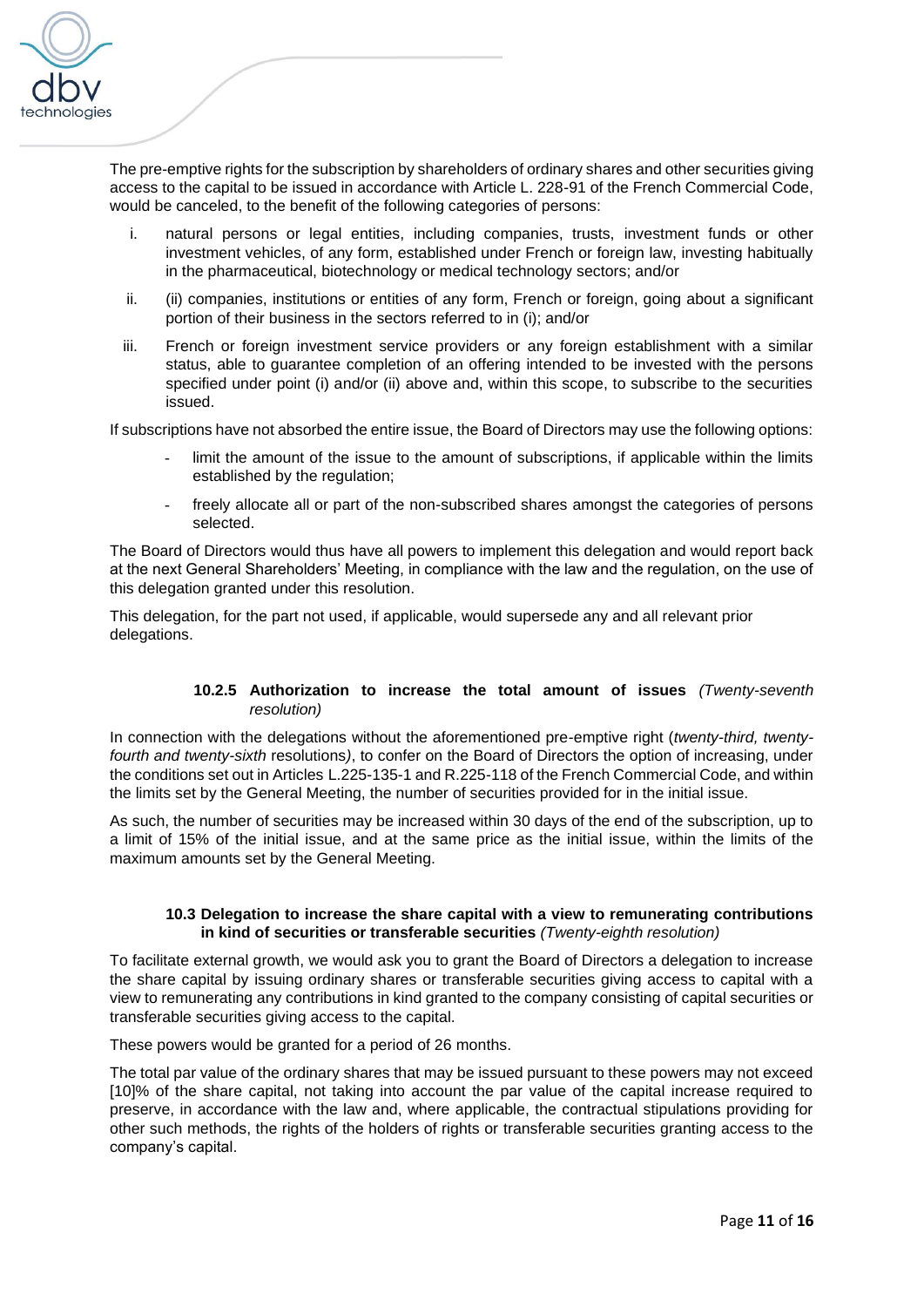

This maximum amount would be separate from all maximum amounts set by the other resolutions of this Meeting.

This maximum amount counts towards the overall limit of the maximum par value of shares that may be issued as envisaged in the  $29<sup>th</sup>$  resolution.

This delegation, for the part not used, if applicable, would supersede any and all relevant prior delegations.

# **10.4 Overall limit of the maximum amounts of the authorizations scheduled in the [23rd , 24th, 26th and 28th] resolutions of this meeting** *(Twenty-ninth resolution)*

We ask that you set at 65% of the share capital on the date of this Meeting, the total par value of the shares that may be issued pursuant to the  $23^{\prime\prime}$ ,  $24^{\prime\prime}$ ,  $26^{\prime\prime}$  and  $28^{\prime\prime}$  resolutions submitted to this Meeting, it being specified that to this cap may be added, as appropriate, the par value of the capital increase necessary to preserve, in accordance with the law and, where applicable, the contractual provisions providing for other cases of adjustment, the rights of holders of rights or transferable securities giving access to the Company's share capital.

# **10.5 Delegation of powers to increase capital in favor of members of an Employee Savings Plan** *(thirtieth resolution)*

We hereby this resolution submit to your vote, in order to comply with the provisions of Article L.225-129-6 of the French Commercial Code, pursuant to which the Extraordinary General Meeting is called to approve delegations that may generate capital increases made in cash, immediately or in future, it must also decide on a delegation in favor of members of an employee savings plan.

In connection with this delegation, you are asked to delegate your powers to the Board of Directors to enact a capital increase on one or more occasions by issuing ordinary shares or securities giving access to the Company's capital, reserved for members of one or more group or company employee savings plans established by the company and/or affiliated French or international companies under the conditions of Article L.225-180 of the French Commercial Code and of Article L.3344-1 of the French Labor Code.

Pursuant to Article L.3332-21 of the French Labor Code, the Board of Directors may allocate to the beneficiaries bonus shares already issued or to be issued, or other securities giving access to the Company's capital issued or to be issued (i) in respect of the contribution that may be paid pursuant to the regulations governing the group or company savings plans and/or (ii) where appropriate, as a discount.

In accordance with the law, the General Meeting would remove the pre-emptive rights of shareholders.

The maximum par value of the capital increases that may be enacted by way of the delegation would be 2% of the share capital on the day the Board of Directors decides to make this increase, on the understanding that this amount is separate from any other maximum amounts set by other authorizations relating to capital increases. To this total would be added, as necessary, the par value of the capital increase needed to preserve the rights of the holders of securities giving access to the Company's capital, pursuant to the law and to any contractual stipulations providing for other holding arrangements.

This authorization shall apply for 26 months.

It is specified that, in line with the provisions of Article L.3332-19 of the French Labor Code, the price of shares to be issued may not be more than 30%, or 40% when the vesting period stipulated by the scheme pursuant to Articles L.3332-25 and L.3332-26 of the French Labor Code is greater than or equal to ten years**,** below the average share opening price on the 20 trading days prior to the decision setting the date for the opening of subscriptions , nor higher than this average.

The Board of Directors shall be granted, within the limits set above, the powers required to set the terms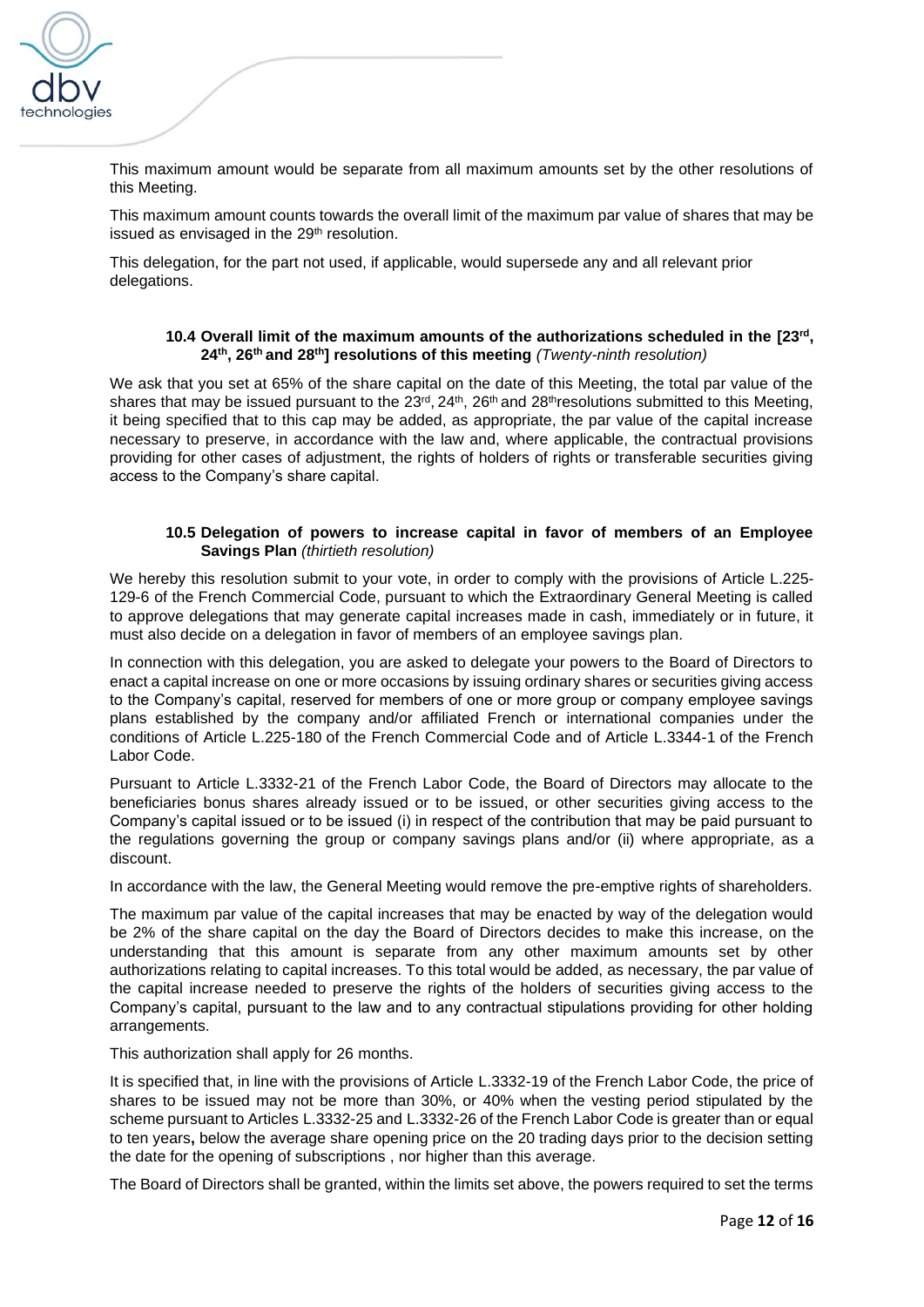

for the issue(s), record the implementation of the resulting capital increases, amend the by-laws accordingly, impute, as it sees fit, the costs of the capital increases to the amount of the related premiums and deduct the sums from this amount needed to bring the statutory reserve to one tenth of the new share capital after each increase and, more generally, to perform all tasks required in similar matters.

This delegation, for the part not used, if applicable, would supersede any and all relevant prior delegations.

**11. Authorization to allocate bonus existing and/or future shares to members of staff and/or certain corporate officers of the company or related companies, shareholder waiver of their pre-emptive rights, duration of the authorization, maximum amount, duration of vesting periods specifically in respect of invalidity and, if applicable, holding periods**  *(thirty-first resolution)*

You are asked to renew the authorization to allocate bonus shares to members of staff of the company or related companies and/or certain corporate officers.

We therefore ask that you authorize the Board of Directors, under Article L.225-197-1 of the French Commercial Code, to allocate bonus shares resulting from a capital increase by capitalization of reserves, premiums or profits, or existing shares.

The beneficiaries of these allocations may be:

- **-** the members of staff of the company or companies that are directly or indirectly related to those members of staff as defined by Article L. 225-197-2 of the French Commercial Code,
- **-** the corporate officers who meet the conditions of Article L.225-197-1 of the French Commercial Code.

The total number of bonus shares thus allocated may not exceed 2% of the share capital on the day of the decision to allocate them. To this maximum amount shall be added, where applicable, the par value of the capital increase required to preserve the rights of beneficiaries of free share allocations in the event of transactions on the company's capital during the vesting period.

[The allocation of shares to beneficiaries would become final after a vesting period to be determined by the Board of Directors. This period shall be no less than one year.

If applicable, beneficiaries should keep these shares for a period of time to be fixed by the Board of Directors, which is at least equal to that necessary for the accumulated duration of the acquisition periods and, if applicable, shall be at least two years.]

By way of exception, final allocation would take place before the end of the vesting period in the event of disability of the beneficiary classified under the second and third categories set out in Article L. 341- 4 of the French Social Security Code.

This authorization would imply that you waive your pre-emptive rights to subscribe to newly-issued shares through the capitalization of reserves, share premium and profits.

This would be given for a duration that expires at the General Meeting to be held in 2021 to rule on the financial statements of the previous year.

Thus, the Board would have, within the limits set out above, all powers to set the conditions and, where appropriate, the criteria for allocating shares; to determine the identity of the beneficiaries of the allocations of bonus shares among those persons meeting the conditions set out above, as well as the number of shares allocated to each of them; where appropriate, to note the existence of sufficient reserves and, upon each allocation, transfer to a locked reserve account those sums required to release the new shares to be allocated; decide on the capital increase(s) by capitalization of reserves, premiums or profits, linked to the issue of the new allocations of free shares; to purchase the necessary shares under the share buyback program and assign them to the allocation plan; to determine the impact on the rights of beneficiaries, of transactions that change the capital or that may affect the value of the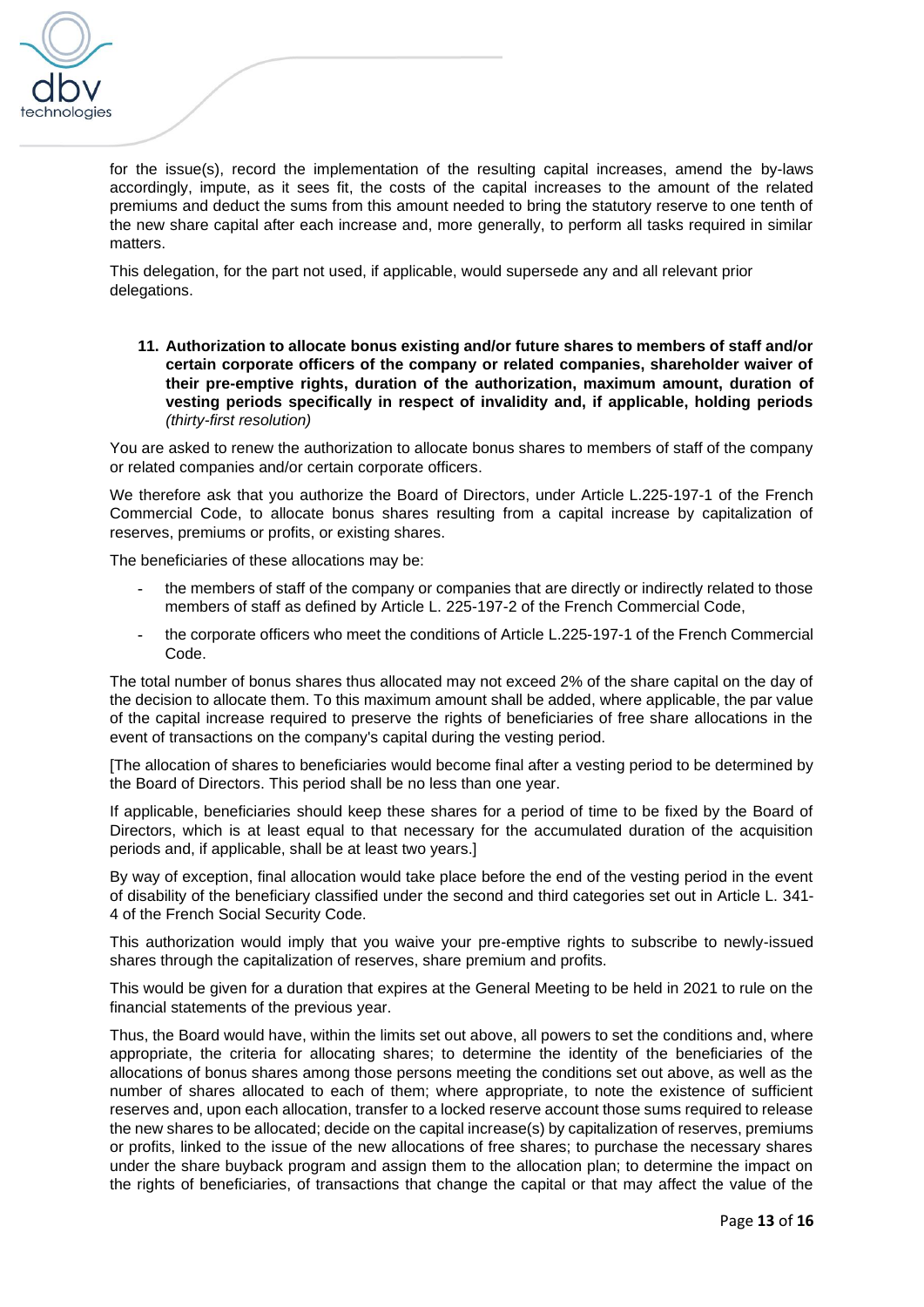

shares to be allocated and carried out during the vesting period; to take any measures needed to ensure compliance with the lock-in obligation, where appropriate, required of the beneficiaries; and more generally, to do all that the implementation of this authorization may require to comply with the legislation in force.

For the part not used, if applicable, this authorization would supersede any and all relevant prior authorizations.

# **12. Authorization to grant share subscription and/or purchase options to members of staff (and/or certain corporate officers)** *(Thirty-second resolution)*

We ask that you authorize the Board of Directors, for a period of eighteen months, to grant share subscription and/or purchase options in favor of employees, a number thereof, or certain categories of staff, and/or corporate officers defined by law, both of the company and of companies or economic interest groups related to it, pursuant to the conditions of Article L.225-180 of the French Commercial Code.

The total number of options that may be granted by the Board of Directors pursuant to this authorization may not give access to the subscription or purchase of more than 7.5% of the share capital on the allocation decision date. To this maximum amount would be added, where applicable, the par value of the capital increase necessary to preserve, pursuant to the law, and where applicable, the contractual stipulations providing for other forms of preservation, the rights of the beneficiaries of options in the event of a transaction on the Company's capital.

The share subscription and/or purchase price by the beneficiaries would be set on the day the options are granted by the Board of Directors in accordance with the regulations in effect and shall not be less than the average price over the twenty trading days preceding the date of the allocation decision.

The term of the options set by the Board may not exceed a period of 10 years, from their allocation date.

Thus, the Board would have, within the limits set out above, all powers to set the other conditions and procedures to allocate and exercise the options, and in particular to set the conditions under which the options will be granted, and to approve the list or classes of beneficiaries as provided above, to set the period(s) when the options thus granted are exercised, to carry out or to have carried out all acts and formalities in order to make the capital increase(s) final, which may, where applicable, be carried out, to amend the by-laws accordingly and generally to do all that is required.

For the part not used, if applicable, this authorization would supersede any and all relevant prior authorizations.

It is also specified that it is not envisaged to use the whole of the proposed 7.5% allocation, but the Company should have flexibility with regard to its possible development in the coming months, particularly in terms of employees.

# **13. Amendment of Article 10 of the by-laws to extend the term of office as Director to 3 years, and to allow the terms of office to be staggered** *(Thirty-third resolution)*

You are asked to amend the by-laws in order to increase the term of office of the Directors from two to three years, and exceptionally to provide the option of appointing or renewing them for a shorter period of two years or one year to allow a staggered term of office of the Board members to be introduced or extended, on the understanding that this amendment will have no impact on the terms of office of the current directors, which will continue to run and expire as initially planned.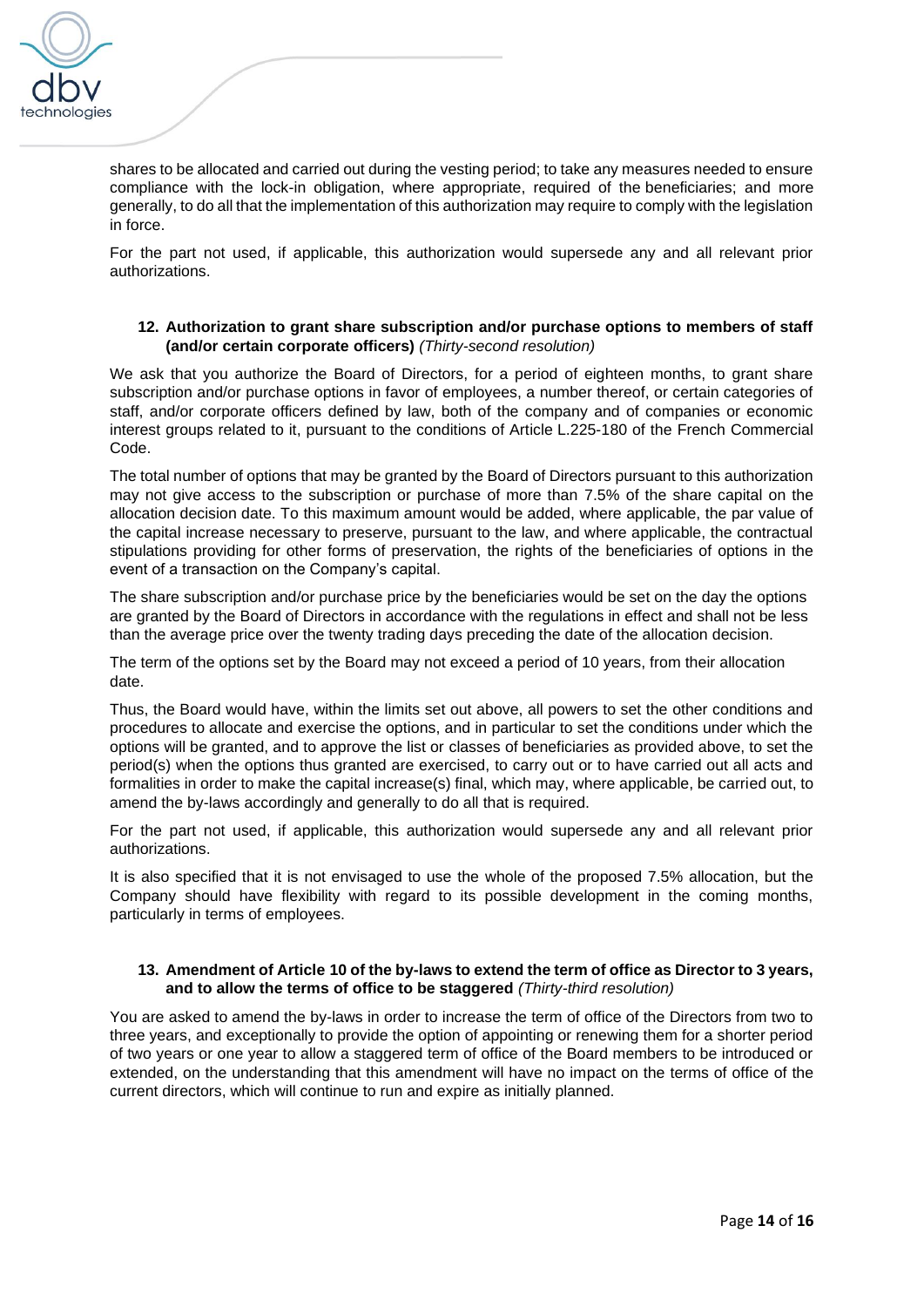

**14. Amendment of Article 11 of the by-laws to provide for the option for the Directors of carrying out written consultations, in the cases and in accordance with the procedures provided for by the regulations** *(Thirty-fourth resolution)*

Under the 34th resolution, you are asked to amend Article 11 of the by-laws to give the Board of Directors the option of making certain decisions by means of written consultation in the cases and in accordance with the procedures provided for by the regulations.

For information purposes, the decisions to date relating to the specific powers of the Board of Directors that may be made by written consultation of the members, as referred to in Article L.225-37 of the French Commercial Code (FCC), as amended, are as follows:

- **-** Co-opting of members (L.225-24, FCC);
- **-** Authorizations of sureties, endorsements and guarantees (L.225-35, FCC);
- **-** By delegation of the Extraordinary General Meeting, review of the by-laws to ensure compliance with the legislative and regulatory provisions (L.225-36, FCC);
- **-** Convening of the General Meeting (L.225-103-I, FCC);
- **-** Transfer of the registered office within the same department (L.225-37, FCC).

# **15. Harmonization of the by-laws** *(thirty-fifth resolution)*

Under the 35<sup>th</sup> resolution, you are asked to approve the harmonization of the by-laws with the regulations in force, namely:

#### - **Regarding taking into account abstentions:**

- o **Regarding the processing of postal votes**
	- To harmonize the by-laws with the provisions of Article R.225-76 of the French Commercial Code, as amended by [Decree No. 2019-1486 of December](https://www.legifrance.gouv.fr/affichTexteArticle.do;jsessionid=E32CAF1152ABD0388DCB6202E712ECB7.tplgfr36s_2?cidTexte=JORFTEXT000039684764&idArticle=LEGIARTI000039788039&dateTexte=20200131&categorieLien=id#LEGIARTI000039788039) 27, [2019;](https://www.legifrance.gouv.fr/affichTexteArticle.do;jsessionid=E32CAF1152ABD0388DCB6202E712ECB7.tplgfr36s_2?cidTexte=JORFTEXT000039684764&idArticle=LEGIARTI000039788039&dateTexte=20200131&categorieLien=id#LEGIARTI000039788039)
	- To consequently amend the final paragraph of Article 23 of the by-laws as follows, with the rest of the Articles remaining unchanged:

*"Forms that do not specify the direction of the vote, or indicate an abstention will not be considered as votes cast."* 

#### o **In connection with the calculation of the majority at the Meeting**

- To harmonize the by-laws with the provisions of Articles L.225-98, L.225-96 and L.225-99 of the French Commercial Code, as amended by Law [No. 2019-](https://www.legifrance.gouv.fr/affichTexteArticle.do;jsessionid=E32CAF1152ABD0388DCB6202E712ECB7.tplgfr36s_2?cidTexte=JORFTEXT000038792157&idArticle=LEGIARTI000038793734&dateTexte=20190721&categorieLien=id#LEGIARTI000038793734) [744 of July](https://www.legifrance.gouv.fr/affichTexteArticle.do;jsessionid=E32CAF1152ABD0388DCB6202E712ECB7.tplgfr36s_2?cidTexte=JORFTEXT000038792157&idArticle=LEGIARTI000038793734&dateTexte=20190721&categorieLien=id#LEGIARTI000038793734) 19, 2019 ;
- To consequently amend the final paragraph of Article 26 of the by-laws as follows, with the rest of the Articles remaining unchanged:

*"The Ordinary General Meeting passes resolutions based on the majority of votes cast by the shareholders who are present, represented, or have voted by*  post. Votes cast do not include those attached to the shares for which the *shareholder did not take part in the vote, abstained or left the ballot blank or invalid."*

To consequently amend the third paragraph of Article 27 of the by-laws as follows, with the rest of the Articles remaining unchanged:

*"The Meeting passes resolutions based on a two-thirds majority vote expressed by the shareholders who are present, represented, or have voted by post, or*